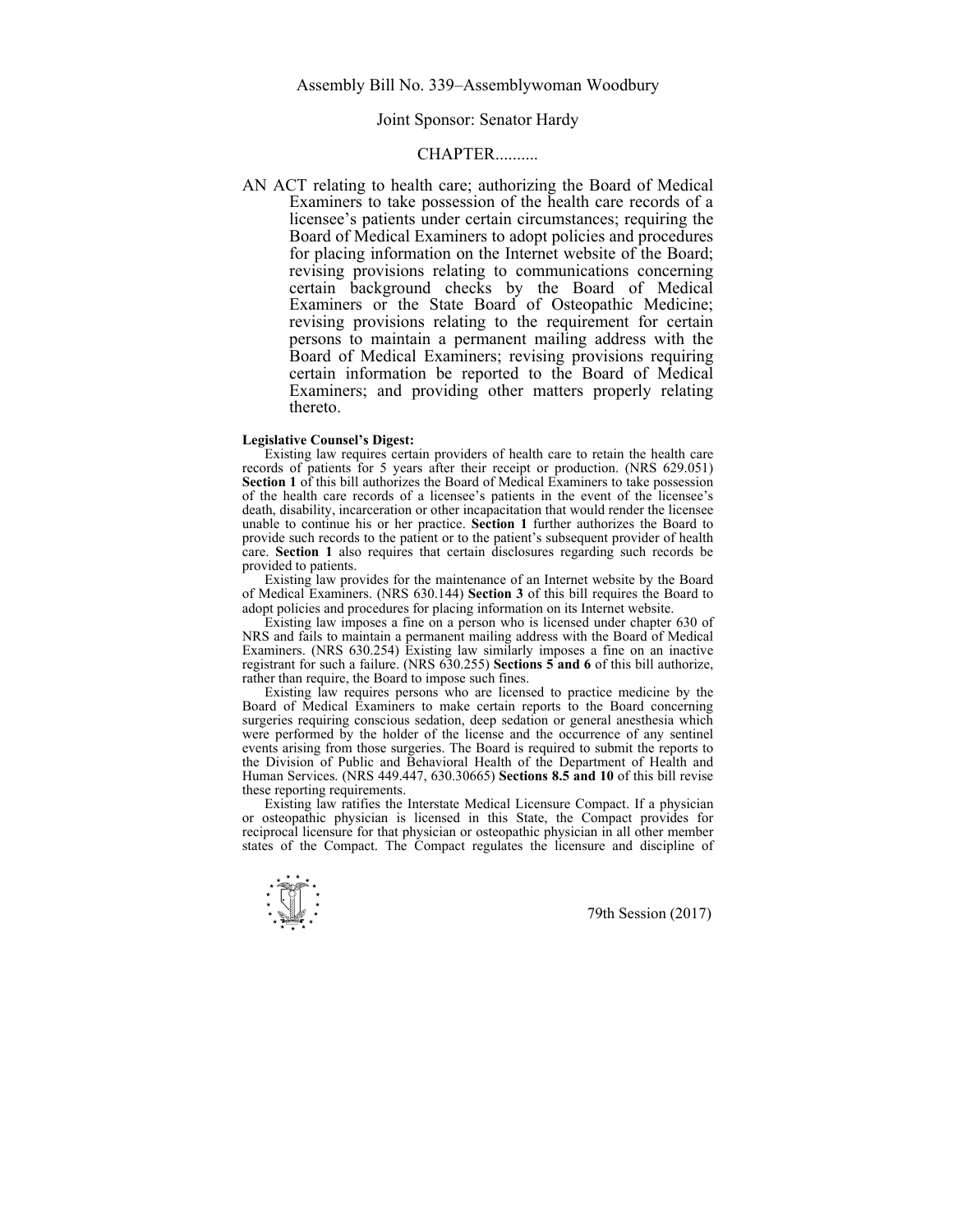physicians and osteopathic physicians holding reciprocal licenses through the Compact. (NRS 629A.100) **Sections 3.5 and 8.7** of this bill provide that any communication between the Board of Medical Examiners or the State Board of Osteopathic Medicine and the Interstate Medical Licensure Compact Commission relating to verification of a physician's eligibility under the Compact must not include any information received by either Board in a report from the Federal Bureau of Investigation relating to a state and federal criminal records check.

EXPLANATION – Matter in *bolded italics* is new; matter between brackets **[**omitted material**]** is material to be omitted.

## THE PEOPLE OF THE STATE OF NEVADA, REPRESENTED IN SENATE AND ASSEMBLY, DO ENACT AS FOLLOWS:

**Section 1.** Chapter 630 of NRS is hereby amended by adding thereto a new section to read as follows:

*1. If a licensee becomes incapable of keeping his or her office open because of death, disability, incarceration or any other incapacitation, the Board may take possession of the health care records kept by the licensee of his or her patients pursuant to NRS 629.051 to:* 

 *(a) Make a patient's health care records available to the patient either directly or through a third-party vendor; or* 

 *(b) Forward a patient's health care records to the patient's subsequent provider of health care.* 

 *2. A licensee shall post, in a conspicuous place in each location at which the licensee provides health care services, a sign which discloses to patients that their health care records may be accessed by the Board pursuant to subsection 1.* 

 *3. When a licensee provides health care services for a patient for the first time, the licensee shall deliver to the patient a written statement which discloses to the patient that the health care records of the patient may be accessed by the Board pursuant to subsection 1.* 

 *4. The Board shall adopt:* 

 *(a) Regulations prescribing the form, size, contents and placement of the sign and written statement required pursuant to this section; and* 

 *(b) Any other regulations necessary to carry out the provisions of this section.* 

 *5. As used in this section, "health care records" has the meaning ascribed to it in NRS 629.021.* 

Sec. 2. (Deleted by amendment.)

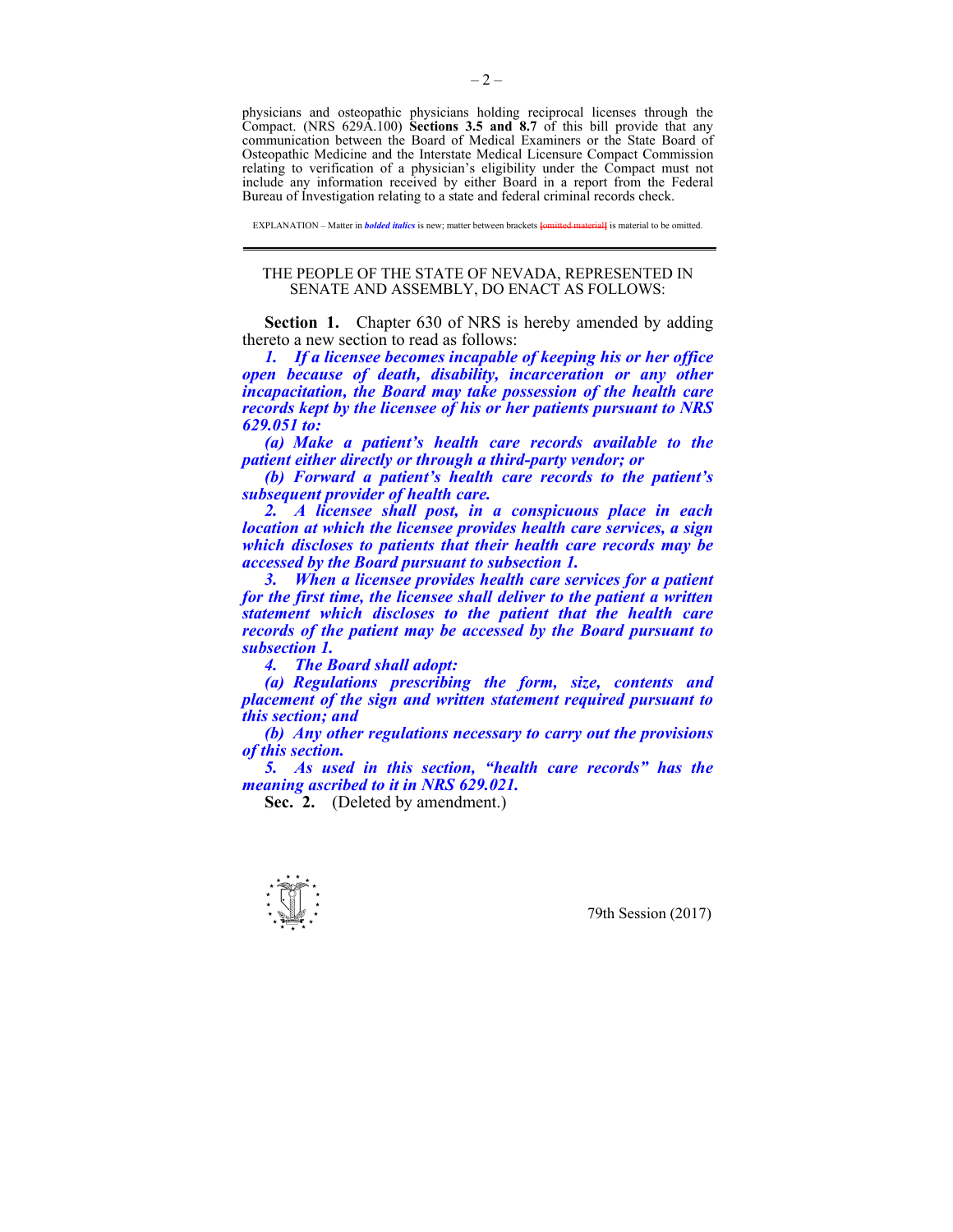**Sec. 3.** NRS 630.144 is hereby amended to read as follows:

 630.144 1. The Board shall maintain a website on the Internet or its successor.

 2. **[**Except as otherwise provided in this section, a member or employee of the Board shall not place any information on the Internet website maintained by the Board without the approval of the Executive Director and the Board. A member or employee of the Board shall submit any information proposed to be placed on the Internet website to the Executive Director for approval. Upon approving the proposal, the Executive Director shall present the proposal to the Board for approval at its next regularly scheduled meeting.**]** *The Board shall adopt policies and procedures for placing information on its Internet website.*

 3. The Board shall place on its Internet website *:* **[**, without having to approve the placement at a meeting:**]**

 (a) Each application form for the issuance or renewal of a license issued by the Board pursuant to this chapter.

 (b) A list of questions that are frequently asked concerning the processes of the Board and the answers to those questions.

 (c) An alphabetical list, by last name, of each **[**physician**]** *licensee* and a brief description of each disciplinary action, if any, taken against the **[**physician,**]** *licensee,* in this State and elsewhere, which relates to **[the]** *his or her* practice **[of medicine]** and which is noted in the records of the Board. The Board shall include, as part of the list on the Internet website, the name of each **[**physician**]** *licensee* whose license has been revoked by the Board. The Board shall make the list on the Internet website easily accessible and user friendly for the public.

(d) All financial reports received by the Board.

(e) All financial reports prepared by the Board.

 (f) Any other information that the Board is required to place on its Internet website pursuant to any other provision of law.

 **Sec. 3.5.** NRS 630.167 is hereby amended to read as follows:

 630.167 *1.* In addition to any other requirements set forth in this chapter, each applicant for a license to practice medicine, *including, without limitation, an expedited license pursuant to NRS 630.1606 or 630.1607 or chapter 629A of NRS, and each applicant for a license* to practice as a perfusionist, to practice as a physician assistant or to practice respiratory care shall submit to the Board a complete set of fingerprints and written permission authorizing the Board to forward the fingerprints to the Central Repository for Nevada Records of Criminal History for submission to the Federal Bureau of Investigation for its report. Any fees or

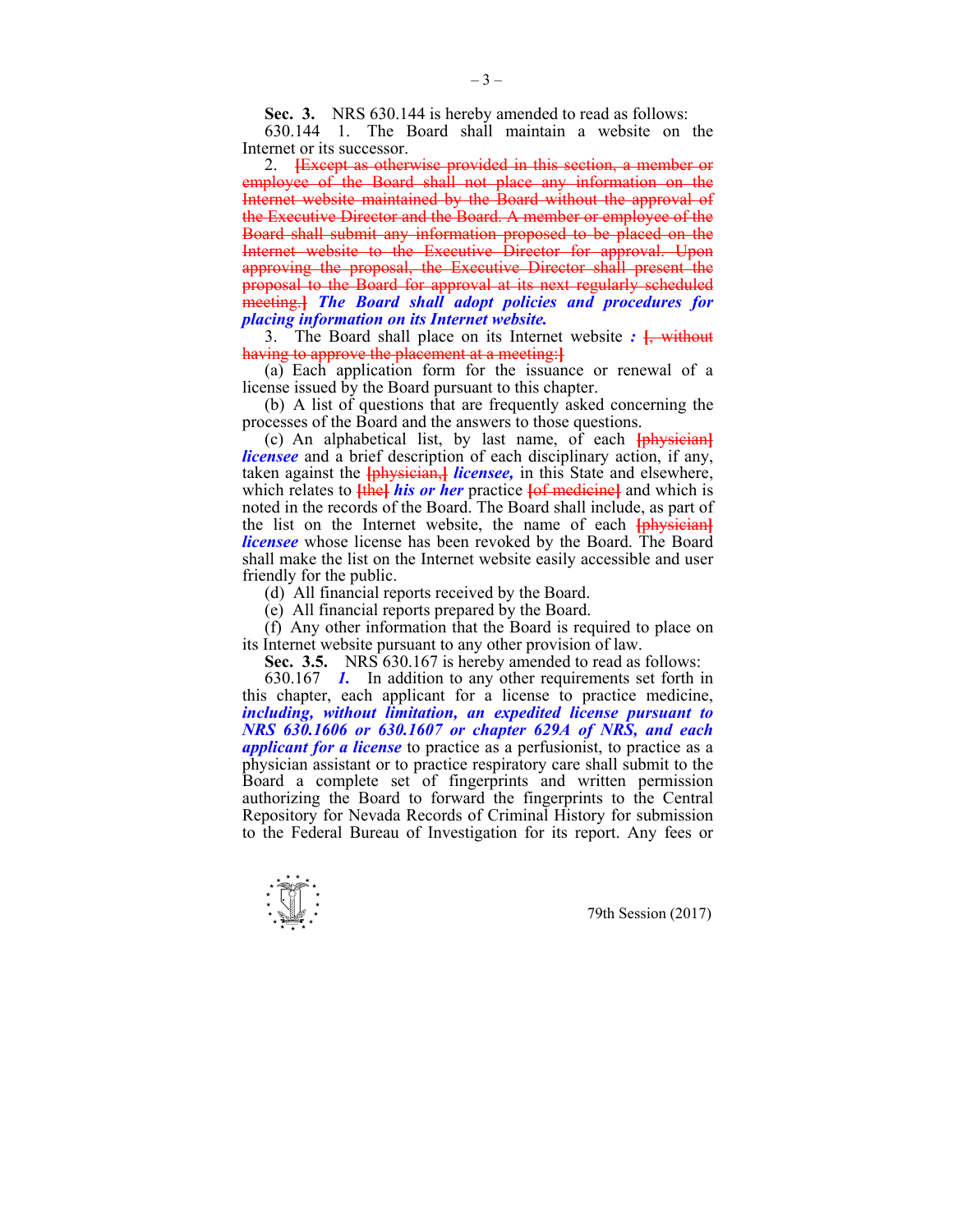costs charged by the Board for this service pursuant to NRS 630.268 are not refundable.

 *2. Any communication between the Board and the Interstate Medical Licensure Compact Commission created by NRS 629A.100 relating to verification of a physician's eligibility for expedited licensure pursuant to that section must not include any information received in a report from the Federal Bureau of Investigation relating to a state and federal criminal records check performed for the purposes of an application for an expedited license issued pursuant to NRS 629A.100.* 

**Sec. 4.** (Deleted by amendment.)

 **Sec. 5.** NRS 630.254 is hereby amended to read as follows:

 630.254 1. Each licensee shall maintain a permanent mailing address with the Board to which all communications from the Board to the licensee must be sent. A licensee who changes his or her permanent mailing address shall notify the Board in writing of the new permanent mailing address within 30 days after the change. If a licensee fails to notify the Board in writing of a change in his or her permanent mailing address within 30 days after the change, the Board:

 (a) **[**Shall**]** *May* impose upon the licensee a fine not to exceed \$250; and

 (b) May initiate disciplinary action against the licensee as provided pursuant to paragraph (j) of subsection 1 of NRS 630.306.

 2. Any licensee who changes the location of his or her office in this State shall notify the Board in writing of the change before practicing at the new location.

3. Any licensee who closes his or her office in this State shall:

 (a) Notify the Board in writing of this occurrence within 14 days after the closure; and

 (b) For a period of 5 years thereafter, unless a longer period of retention is provided by federal law, keep the Board apprised in writing of the location of the medical records of the licensee's patients.

 4. In addition to the requirements of subsection 1, any licensee who performs any of the acts described in subsection 3 of NRS 630.020 from outside this State or the United States shall maintain an electronic mail address with the Board to which all communications from the Board to the licensee may be sent.

 **Sec. 6.** NRS 630.255 is hereby amended to read as follows:

 630.255 1. Any licensee who changes the location of his or her practice of medicine from this State to another state or country, has never engaged in the practice of medicine in this State after

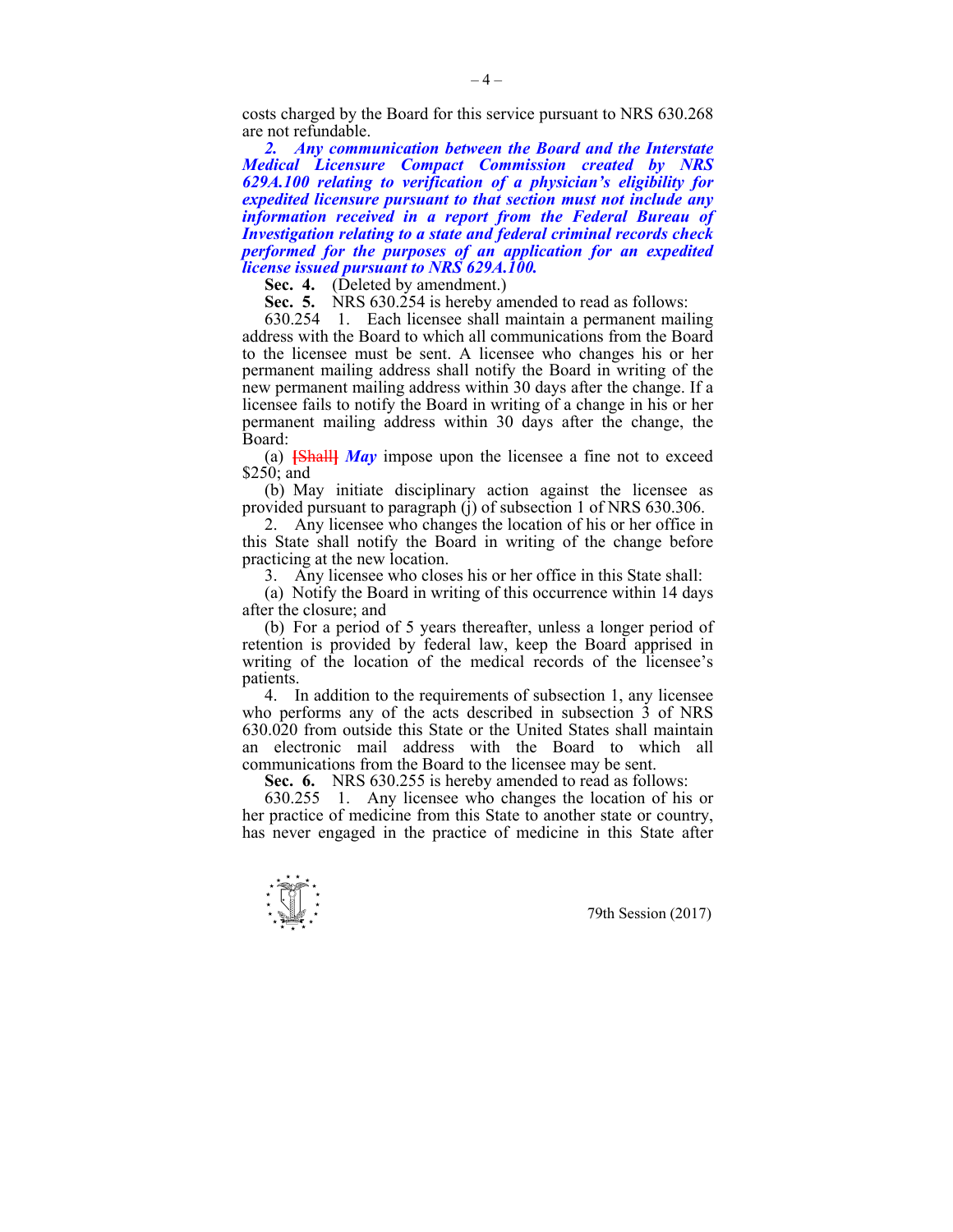licensure or has ceased to engage in the practice of medicine in this State for 12 consecutive months may be placed on inactive status by order of the Board.

 2. Each inactive **[**registrant**]** *licensee* shall maintain a permanent mailing address with the Board to which all communications from the Board to the **[**registrant**]** *licensee* must be sent. An inactive **[**registrant**]** *licensee* who changes his or her permanent mailing address shall notify the Board in writing of the new permanent mailing address within 30 days after the change. If an inactive **[registrant]** *licensee* fails to notify the Board in writing of a change in his or her permanent mailing address within 30 days after the change, the Board **[**shall**]** *may* impose upon the **[**registrant**]** *licensee* a fine not to exceed \$250.

 3. In addition to the requirements of subsection 2, any licensee who changes the location of his or her practice of medicine from this State to another state or country **[**and any inactive registrant**]** shall maintain an electronic mail address with the Board to which all communications from the Board to him or her may be sent.

 4. Before resuming the practice of medicine in this State, the inactive **[**registrant**]** *licensee* must:

 (a) Notify the Board in writing of his or her intent to resume the practice of medicine in this State;

 (b) File an affidavit with the Board describing the activities of the **[**registrant**]** *licensee* during the period of inactive status;

(c) Complete the form for registration for active status;

(d) Pay the applicable fee for biennial registration; and

 (e) Satisfy the Board of his or her competence to practice medicine.

 5. If the Board determines that the conduct or competence of the **[**registrant**]** *licensee* during the period of inactive status would have warranted denial of an application for a license to practice medicine in this State, the Board may refuse to place the **[**registrant**]** *licensee* on active status.

 **Sec. 7.** NRS 630.258 is hereby amended to read as follows:

 630.258 1. A physician who is retired from active practice and who:

 (a) Wishes to donate his or her expertise for the medical care and treatment of persons in this State who are indigent, uninsured or unable to afford health care; or

 (b) Wishes to provide services for any disaster relief operations conducted by a governmental entity or nonprofit organization,

 $\rightarrow$  may obtain a special volunteer medical license by submitting an application to the Board pursuant to this section.

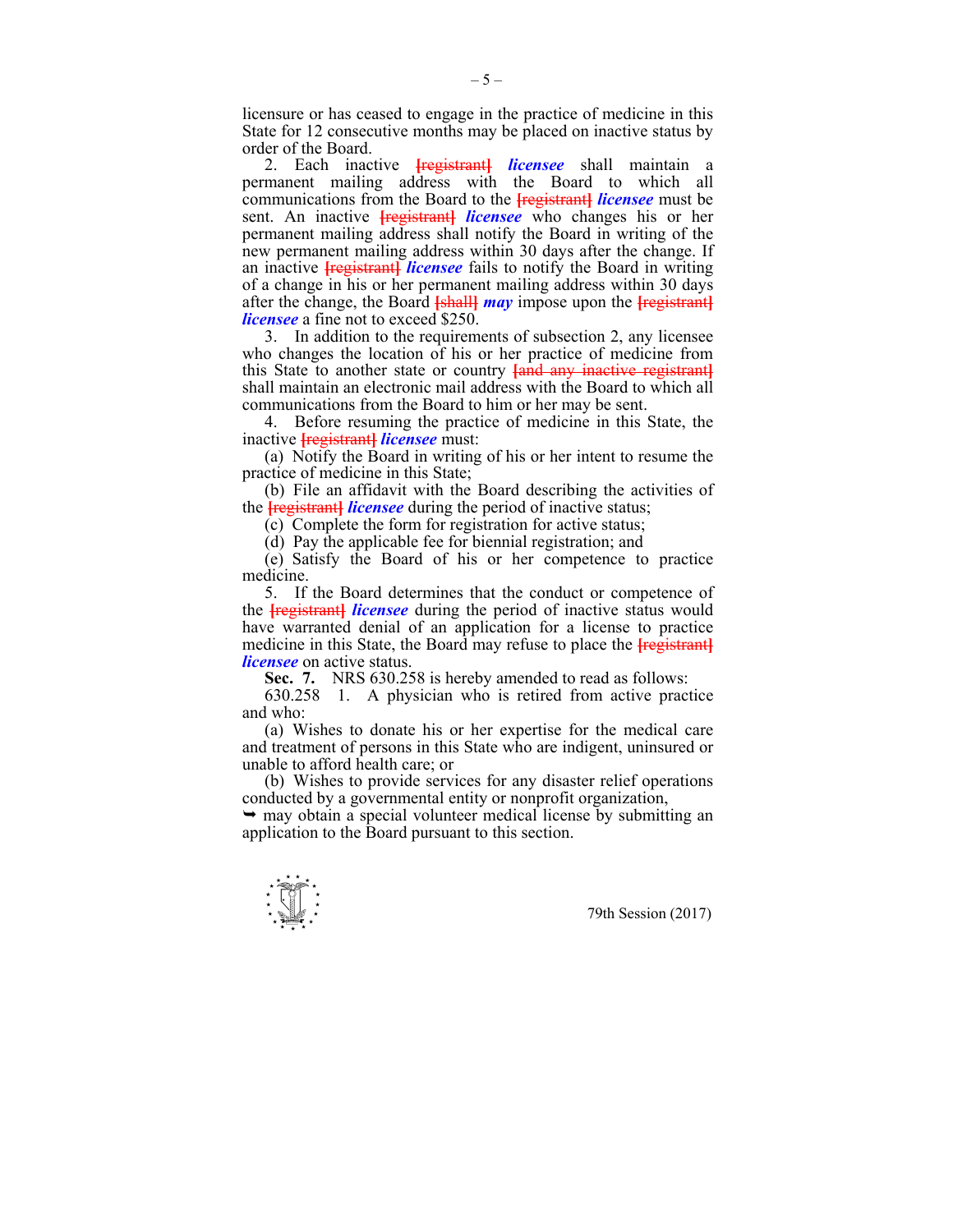2. An application for a special volunteer medical license must be on a form provided by the Board and must include:

 (a) Documentation of the history of medical practice of the physician;

 (b) Proof that the physician previously has been issued an unrestricted license to practice medicine in any state of the United States and that the physician has never been the subject of disciplinary action by a medical board in any jurisdiction;

 (c) Proof that the physician satisfies the requirements for licensure set forth in NRS 630.160 or the requirements for licensure by endorsement set forth in NRS 630.1605, 630.1606 or 630.1607;

 (d) Acknowledgment that the practice of the physician under the special volunteer medical license will be exclusively devoted to providing medical care:

 (1) To persons in this State who are indigent, uninsured or unable to afford health care; or

 (2) As part of any disaster relief operations conducted by a governmental entity or nonprofit organization; and

 (e) Acknowledgment that the physician will not receive any payment or compensation, either direct or indirect, or have the expectation of any payment or compensation, for providing medical care under the special volunteer medical license, except for payment by a medical facility at which the physician provides volunteer medical services of the expenses of the physician for necessary travel, continuing education, malpractice insurance or fees of the State Board of Pharmacy.

 3. If the Board finds that the application of a physician satisfies the requirements of subsection 2 and that the retired physician is competent to practice medicine, the Board must issue a special volunteer medical license to the physician.

 4. The initial special volunteer medical license issued pursuant to this section expires 1 year after the date of issuance. The license may be renewed pursuant to this section, and any license that is renewed expires 2 years after the date of issuance **[**.**]** *of the renewed license.*

5. The Board shall not charge a fee for:

 (a) The review of an application for a special volunteer medical license; or

 (b) The issuance or renewal of a special volunteer medical license pursuant to this section.

 6. A physician who is issued a special volunteer medical license pursuant to this section and who accepts the privilege of practicing medicine in this State pursuant to the provisions of the

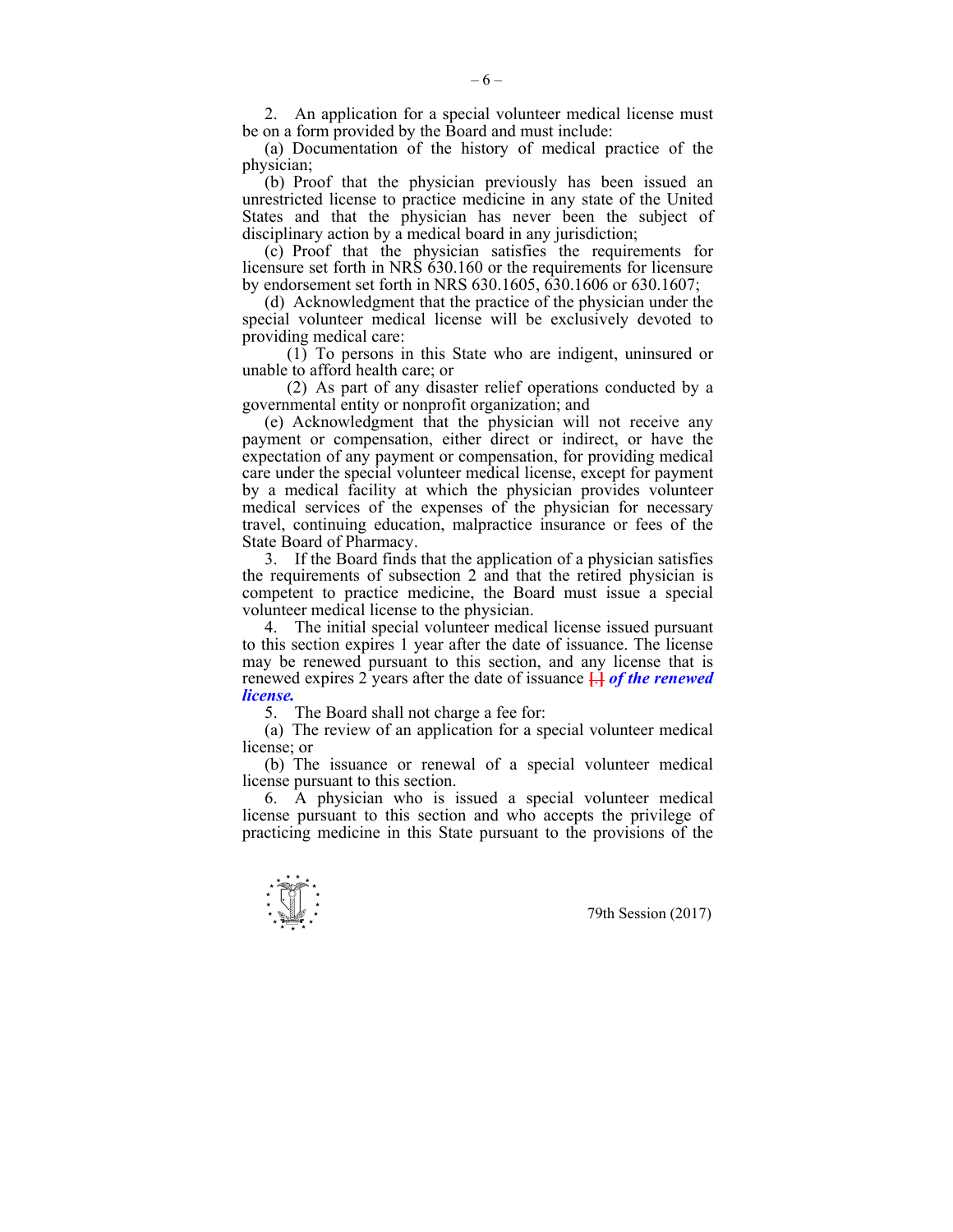special volunteer medical license is subject to all the provisions governing disciplinary action set forth in this chapter.

 7. A physician who is issued a special volunteer medical license pursuant to this section shall comply with the requirements for continuing education adopted by the Board.

Sec. 8. (Deleted by amendment.)

 **Sec. 8.5.** NRS 630.30665 is hereby amended to read as follows:

 630.30665 1. The Board shall require each holder of a license to practice medicine to submit to the Board, on a form provided by the Board, a report stating the number and type of surgeries requiring conscious sedation, deep sedation or general anesthesia performed by the holder of the license at his or her office or any other facility, excluding any surgical care performed:

 (a) At a medical facility as that term is defined in NRS 449.0151; or

(b) Outside of this State.

 2. **[**In addition to the report required pursuant to subsection 1, the Board shall require each holder of a license to practice medicine to submit a report to the Board concerning the occurrence of any sentinel event arising from any surgery described in subsection 1. The report must be submitted in the manner prescribed by the Board which must be substantially similar to the manner prescribed by the State Board of Health for reporting information pursuant to NRS 439.835.

 3. Each holder of a license to practice medicine shall submit the reports required pursuant to subsections 1 and 2:

 $(a)$  At the time the holder of a license renews his or her license; and

 (b) Whether or not the holder of the license performed any surgery described in subsection 1. Failure to submit a report or knowingly or willfully filing false information in a report constitutes grounds for initiating disciplinary action pursuant to paragraph (i) of subsection 1 of NRS 630.306.

 4. In addition to the reports required pursuant to subsections 1 and 2, the**]** *The* Board shall require each holder of a license to practice medicine to submit a report to the Board concerning the occurrence of any sentinel event arising from any surgery described in subsection 1 within 14 days after the occurrence of the sentinel event. The report must be submitted in the manner prescribed by the Board.

**[**5.**]** *3.* The Board shall:

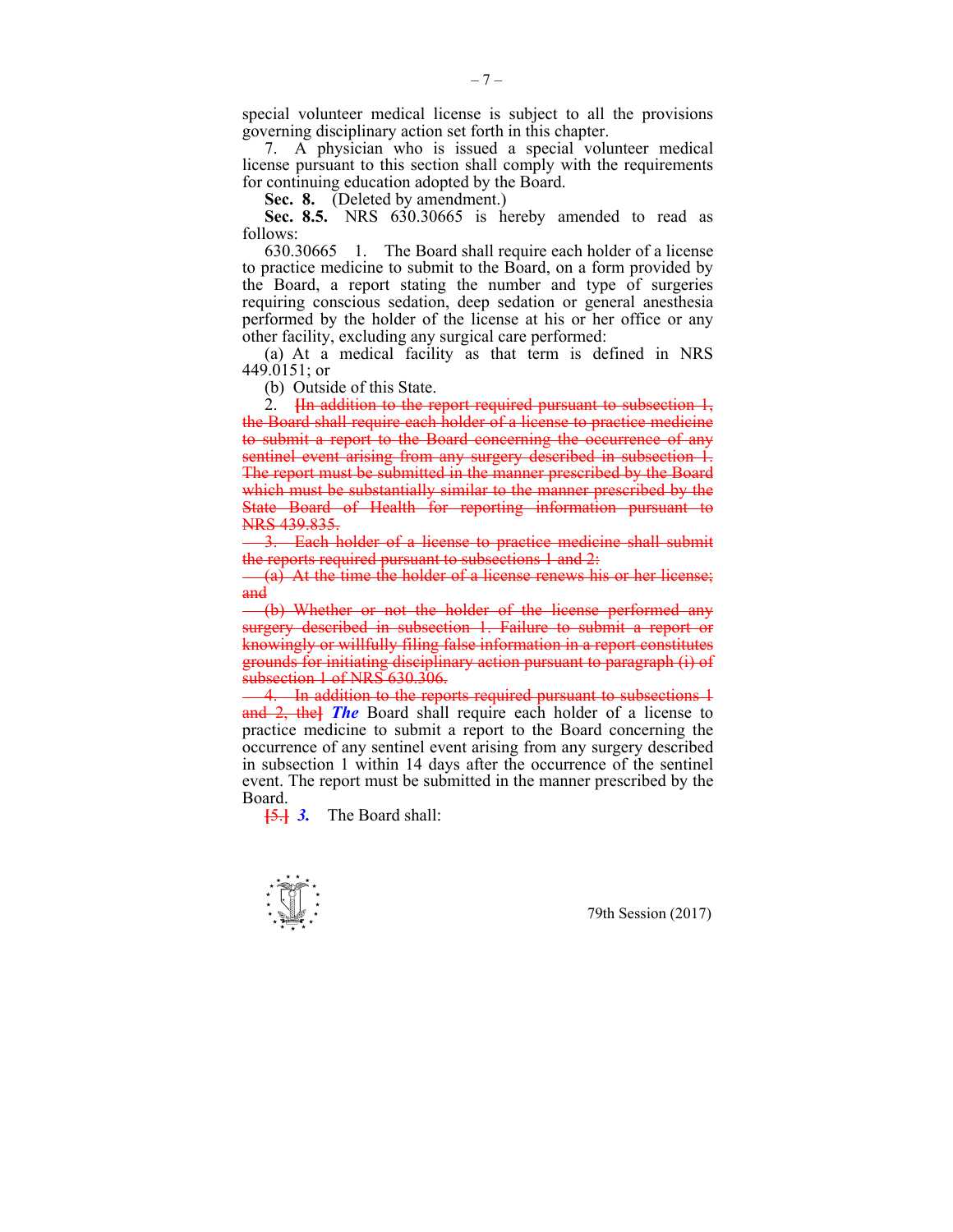(a) Collect and maintain reports received pursuant to subsections 1 **[**,**]** *and* 2 **[**and 4;**]** *; and*

 (b) Ensure that the reports, and any additional documents created from the reports, are protected adequately from fire, theft, loss, destruction and other hazards, and from unauthorized access *.*  **[**; and

 (c) Submit to the Division of Public and Behavioral Health a copy of the report submitted pursuant to subsection 1. The Division shall maintain the confidentiality of such reports in accordance with subsection 6.

 6.**]** *4.* Except as otherwise provided in NRS 239.0115, a report received pursuant to subsection  $1 \frac{1}{1}$  or  $2 \frac{1}{1}$  or  $4$  is confidential, not subject to subpoena or discovery, and not subject to inspection by the general public.

**[**7.**]** *5.* The provisions of this section do not apply to surgical care requiring only the administration of oral medication to a patient to relieve the patient's anxiety or pain, if the medication is not given in a dosage that is sufficient to induce in a patient a controlled state of depressed consciousness or unconsciousness similar to general anesthesia, deep sedation or conscious sedation.

**[**8.**]** *6.* In addition to any other remedy or penalty, if a holder of a license to practice medicine fails to submit a report or knowingly or willfully files false information in a report submitted pursuant to this section, the Board may, after providing the holder of a license to practice medicine with notice and opportunity for a hearing, impose against the holder of a license to practice medicine an administrative penalty for each such violation. The Board shall establish by regulation a sliding scale based on the severity of the violation to determine the amount of the administrative penalty to be imposed against the holder of the license pursuant to this subsection. The regulations must include standards for determining the severity of the violation and may provide for a more severe penalty for multiple violations.

**[**9.**]** *7.* As used in this section:

 (a) "Conscious sedation" has the meaning ascribed to it in NRS 449.436.

 (b) "Deep sedation" has the meaning ascribed to it in NRS 449.437.

 (c) "General anesthesia" has the meaning ascribed to it in NRS 449.438.

 (d) "Sentinel event" has the meaning ascribed to it in NRS 439.830.

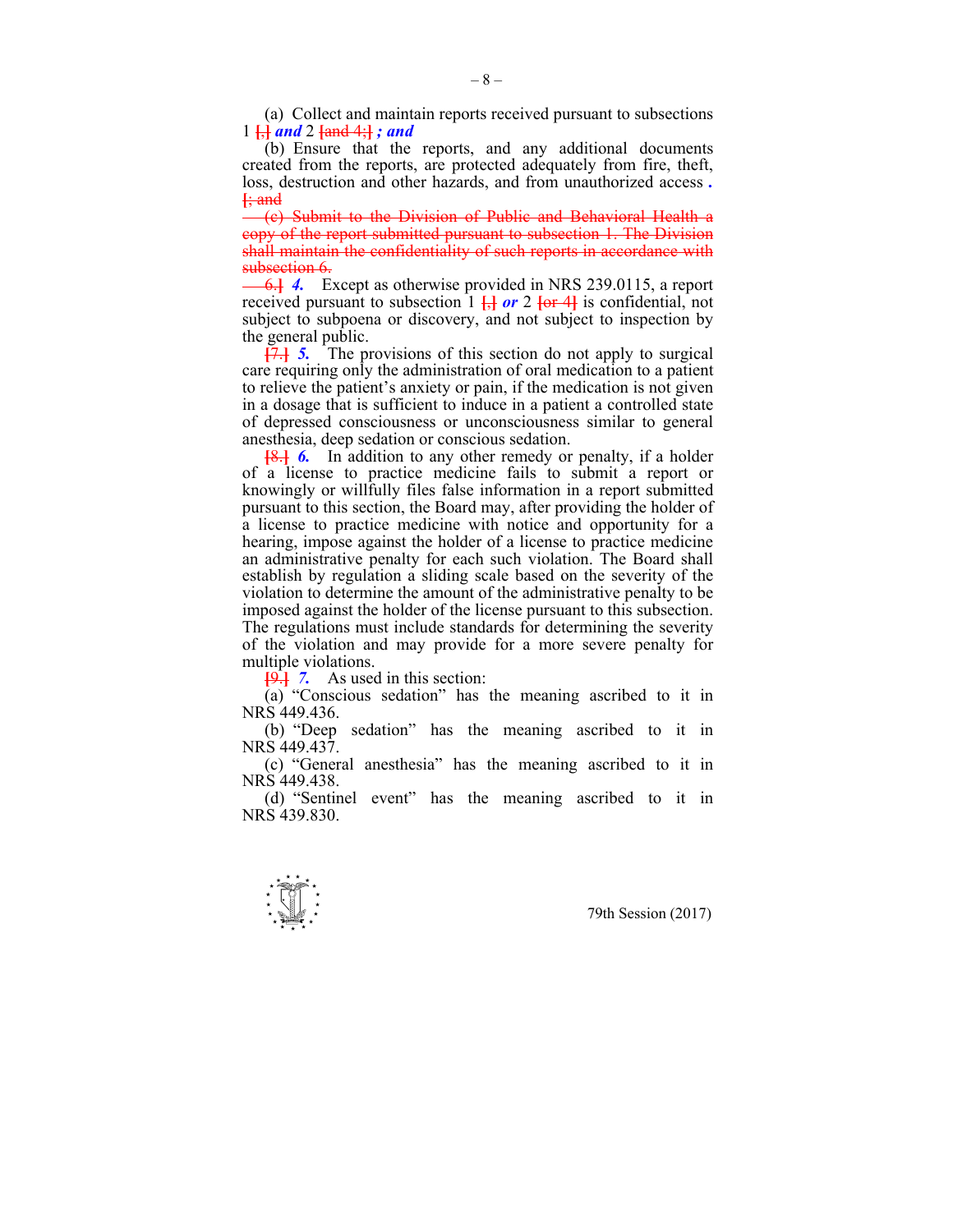**Sec. 8.7.** NRS 633.309 is hereby amended to read as follows:

 633.309 *1.* In addition to any other requirements set forth in this chapter, each applicant for a license, *including, without limitation, an expedited license pursuant to NRS 633.399 or 633.400 or chapter 629A of NRS,* except a temporary or special license, must submit to the Board a complete set of fingerprints and written permission authorizing the Board to forward the fingerprints to the Central Repository for Nevada Records of Criminal History for submission to the Federal Bureau of Investigation for its report.

 *2. Any communication between the Board and the Interstate Medical Licensure Compact Commission created by NRS 629A.100 relating to verification of a physician's eligibility for expedited licensure pursuant to that section must not include any information received in a report from the Federal Bureau of Investigation relating to a state and federal criminal records check performed for the purposes of an application for an expedited license issued pursuant to NRS 629A.100.* 

**Sec. 9.** (Deleted by amendment.)

 **Sec. 10.** NRS 449.447 is hereby amended to read as follows:

 449.447 1. If an office of a physician or a facility that provides health care, other than a medical facility, violates the provisions of NRS 449.435 to 449.448, inclusive, or the regulations adopted pursuant thereto, or fails to correct a deficiency indicated in a report pursuant to NRS 449.446, the Division, in accordance with the regulations adopted pursuant to NRS 449.448, may take any of the following actions:

(a) Decline to issue or renew a permit;

(b) Suspend or revoke a permit; or

 (c) Impose an administrative penalty of not more than \$1,000 per day for each violation, together with interest thereon at a rate not to exceed 10 percent per annum.

 2. The Division may review a report submitted pursuant to NRS **[**630.30665 or**]** 633.524 to determine whether an office of a physician or a facility is in violation of the provisions of NRS 449.435 to 449.448, inclusive, or the regulations adopted pursuant thereto. If the Division determines that such a violation has occurred, the Division shall immediately notify the **[**appropriate professional licensing board of the physician.**]** *State Board of Osteopathic Medicine.*

 3. If a surgical center for ambulatory patients violates the provisions of NRS 449.435 to 449.448, inclusive, or the regulations adopted pursuant thereto, or fails to correct a deficiency indicated in